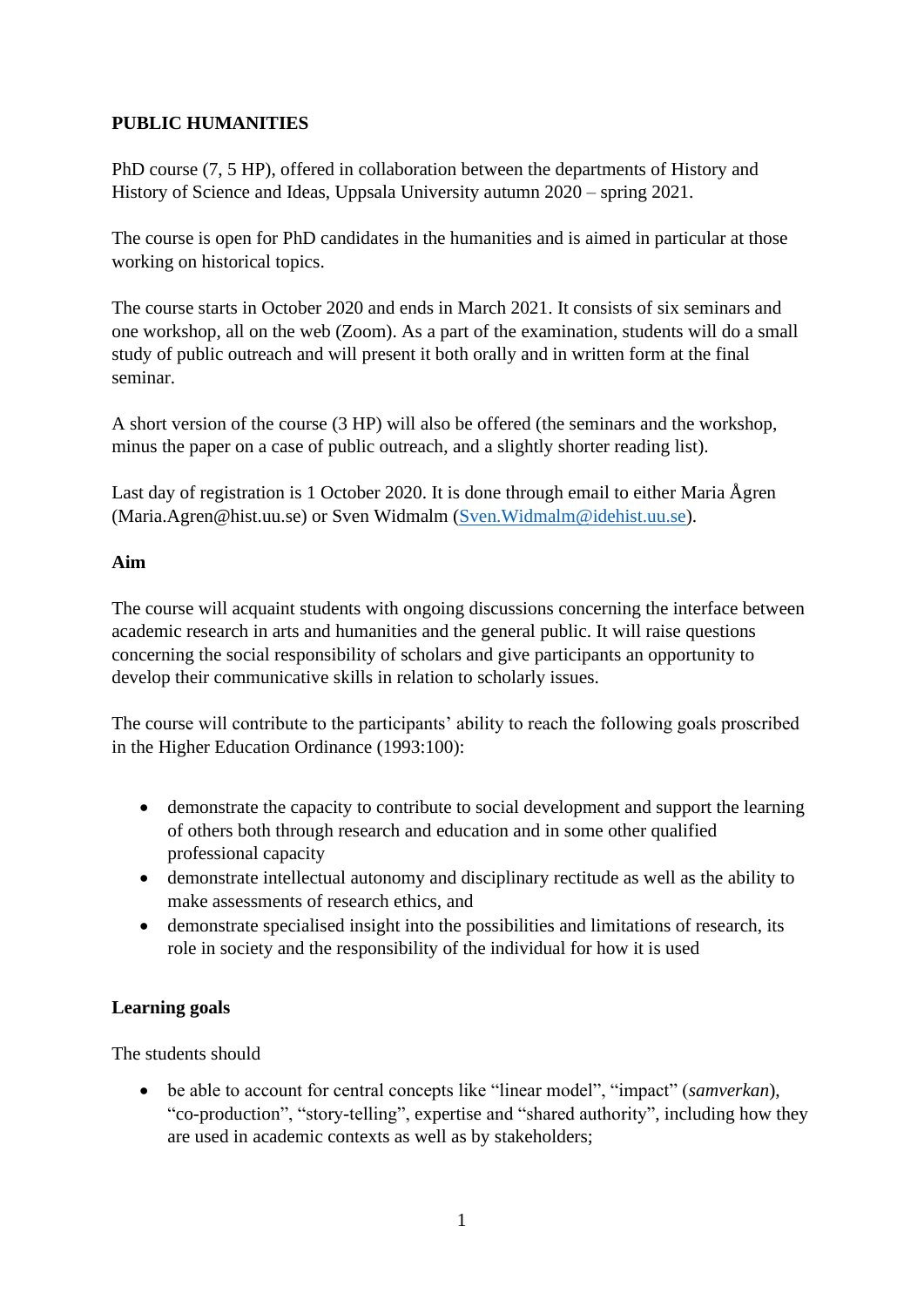- be able to explain how the concepts "public humanities" and "public history" are used in Anglo-American contexts and relate them to "impact" (*samverkan*) as well as the Swedish concept "the third task" (*tredje uppgiften*);
- be able to give accounts of concrete examples of public humanities or public history;
- be able to give accounts of some problematic uses of history;
- have done concrete work on a few cases of public outreach.

# **Schedule NB Dates may be subject to modification**

Seminar 1 14 October, 10.15-12 Sven Widmalm

### *Introduction*

Sven Widmalm gives an introductory lecture on how the utility and application of research have been understood historically. The concept co-production, used by Finn & Smith, will be discussed from a broader perspective. Course readings and cases of public outreach that lend themselves to study objects for the examination are presented.

Readings for seminar 1: Gardner & Hamilton, "Introduction", in *Oxford Handbook of Public History*, pp. 1-21 Finn & Smith, "Introduction", in *New Paths to Public History*, pp. 1-25

Workshop 28 October, 10.15-12, 13-15 Bernhard Schirg, Oxford / Thorsten Logge, Hamburg

*Humanities for the 21st century. Paths into Public History*

First session: Thinking Public History

- Welcome and introduction
- Brief presentation of attendants
- Why go public? Waypoints in personal trajectories
- New skill sets in the humanities
	- Overview: History types and the widening of historiography
	- Rethinking formats
	- Rethinking our writing the need for storytelling
- Discussion

Second session: Practicing Public History

• The stories we need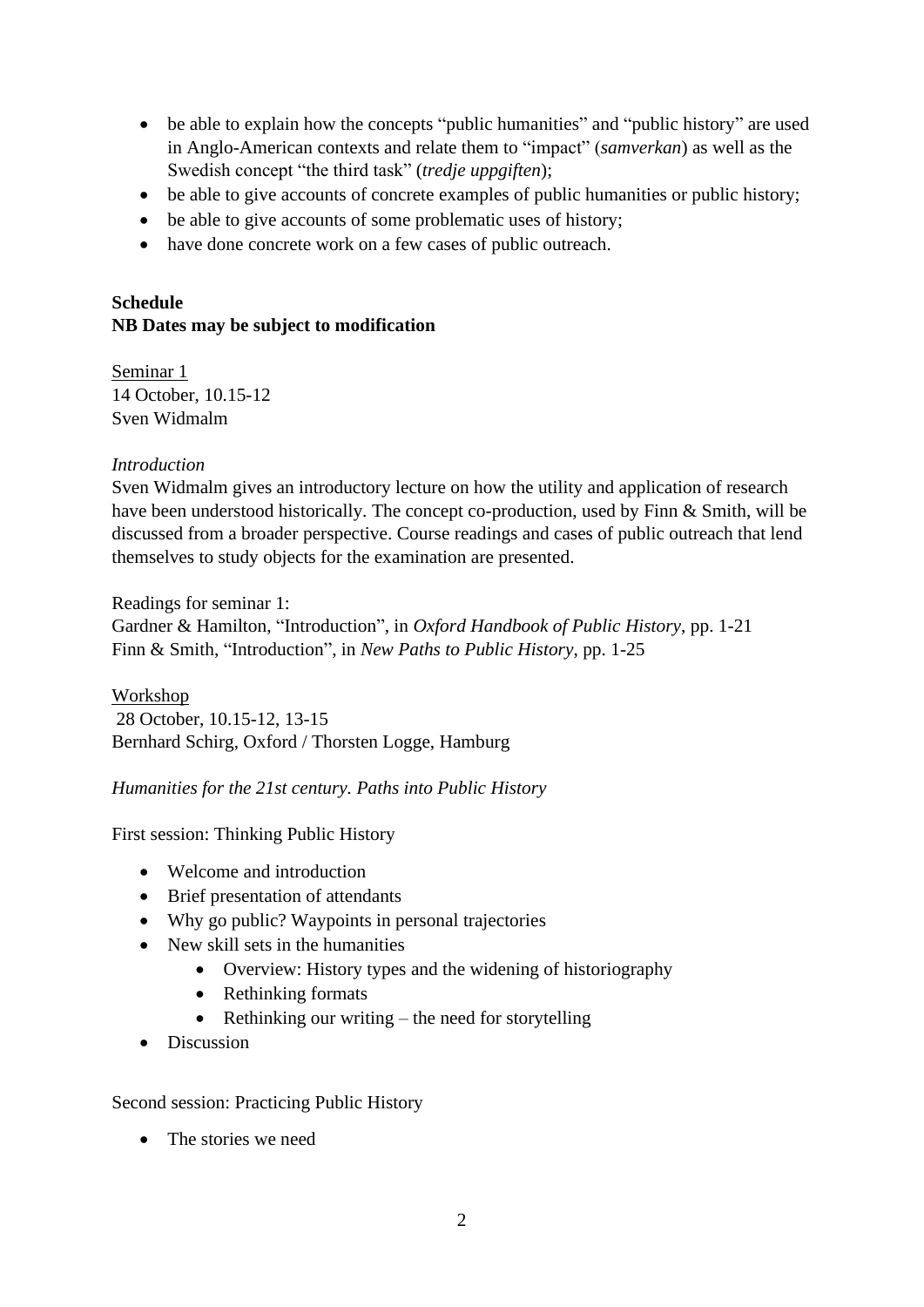- Presentation of examples from reachingforatlantis.de and toolong-didntread.de (forthcoming)
- Who needs our stories public outreach and (net)working with institutions examples from Sweden and abroad
- Discussion

Seminar 2 25 November, 10.15-12 Maria Ågren

### *The authority and responsibility of scholars*

How should scholars interact with non-experts without coming across as arrogant? In American discussions, the idea of 'shared authority' has been broached. It implies that researchers should engage in dialogue with stakeholders, including the general public, with a view to mutual learning. Is there a limit to the usefulness of such an approach? Are there components in 'the scientific attitude' that are unnegotiable? Humanist scholars are authorities in their own areas but may also challenge other authorities. How should these roles be combined?

In addition to the requested reading, the seminar will draw upon participants' own experiences of public history.

Readings for seminar 2:

Hoffman, "Writing history as it happens: the historian's dilemma in a time of health-care reform" in *Communicating the History of Medicine*, pp. 66-88 Sevcenko, "Public Histories for Human Rights: Sites of Conscience and the Guantánamo Public Memory Project" in *Oxford Handbook of Public History*, pp. 142-158 Reed & Smith, "Collaborating Across Heritage and Higher Education to Reveal the Global History of Osterley Park House" in *New Paths to Public History*, pp. 47-72 McIntyre, *The Scientific Attitude,* selection of pages

Seminar 3 2 December, 9.15-12 Olle Terenius

## *Wikipedia*

The seminar gives an exercise in writing Wikipedia entries. Students will write about topics that are relevant in their thesis work.

Seminar 4 13 January, 10.15-12 Lars M. Andersson

## *Politicized history*

How should the professional historian act when she needs to criticize politicized or otherwise dubious historical writings? What are the pitfalls? When is it best to keep mum? Good and bad examples of how public intellectuals have acted in such circumstances will be discussed.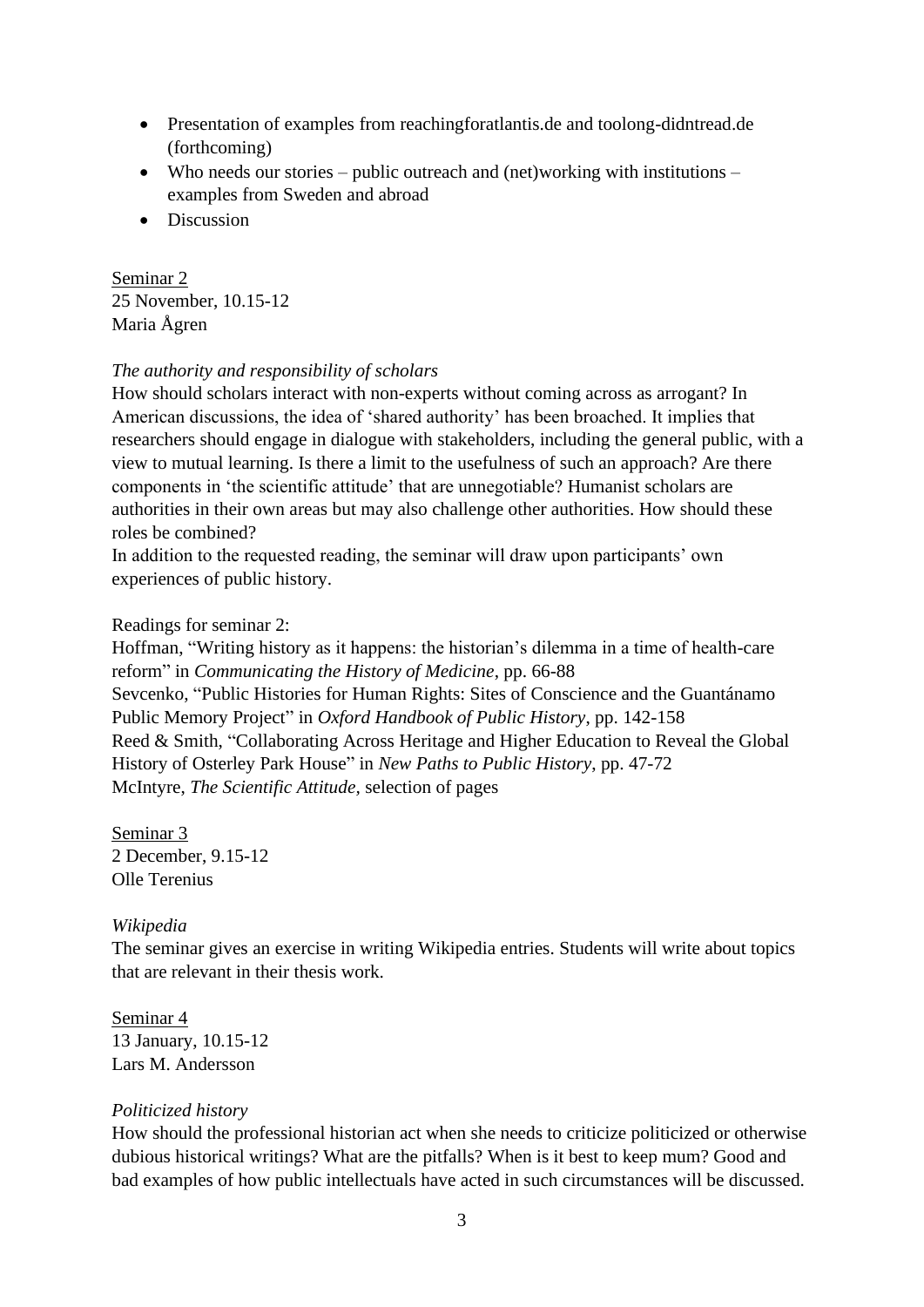Readings for seminar 4:

Evans, "History, memory, and the law: the historian as expert witness", *History and Theory* 41 (2002), pp. 326-345 Evans, *Lying about Hitler*, pp. 1-39 Illouz, "A Brief History of Bullshit. Why We've Learned to Ignore Truth" in *Haaretz.com*, pp. 1-9 Jebari, review of Arpi & Cwejman in *Tidskrift för politisk filosofi*, pp. 1-13 <https://www.tidningencurie.se/debatt/var-forskning-har-kapats-av-politiker/>

Seminar 5 3 February, 10.15-12 Jenny Beckman

#### *Fact resistance*

It would appear as if humans have never had so many facts at their disposal as today, and basing decisions with far-reaching impact on facts should not be a problem. Yet, phenomena such as "fact resistance" and "alternative facts" show that facts – often produced by scholars and other experts – do not necessarily prevail.

Readings for seminar 5: Will be announced later.

Seminar 6 31 March, 10.15-15.00 (4 lecture hours)

#### *Presentation of case studies on public outreach*

In addition to the explicitly assigned reading (under each seminar), students who wish to take 7, 5 HP should read c. 300 pages of their own choice from the *Oxford Handbook of Public History* and/or *New Paths to Public History* and/or *Applied History Manifesto.* Students who wish to take 3 HP should read c. 100 pages of their own choice from the same volumes.

#### **Literature**

- Graham Allison and Niall Ferguson, *Applied History Manifesto* (2016)
- Richard Evans, "History, memory, and the law: the historian as expert witness", *History and Theory* 41 (2002)
- Richard Evans, *Lying about Hitler* (2001)
- Margot Finn & Kate Smith, *New Paths to Public Histories* (2015), available as e-book from UUB
- Beatrice Hoffman, "Writing history as it happens: the historian's dilemmas in a time of health-care reforms" in Solveig Jülich & Sven Widmalm, ed., *Communicating the history of medicine: Perspectives on audiences and impact* (Manchester University Press 2020)
- Eva Illouz, "A Brief History of Bullshit. Why We've Learned to Ignore Truth" in *Haaretz.com*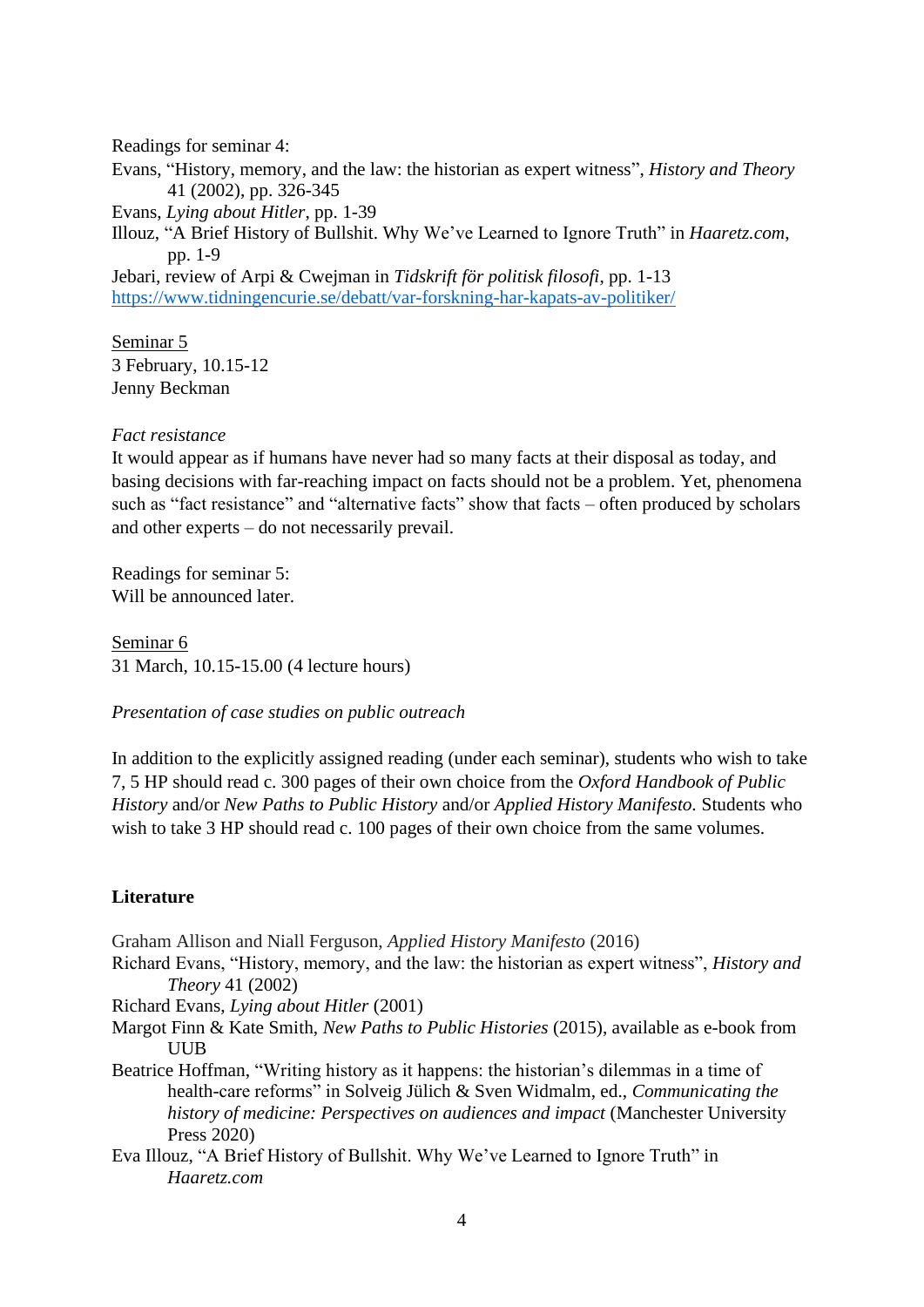Karim Jebari, review of Arpi & Cwejman in *Tidskrift för politisk filosofi* vol. 3, 2018 Lee McIntyre, *The Scientific Attitude*: *Defending Science from Denial, Fraud, and Pseudoscience* (MIT Press 2019) *Oxford Handbook of Public History* (2017), available as e-book from UUB <https://www.tidningencurie.se/debatt/var-forskning-har-kapats-av-politiker/> **Some further reading may be added**

### **Web resources**

Citizen assemblies: [https://www.theguardian.com/commentisfree/2019/jan/16/citizens](https://www.theguardian.com/commentisfree/2019/jan/16/citizens-assembly-ireland-abortion-referendum?CMP=Share_AndroidApp_E-post)[assembly-ireland-abortion-referendum?CMP=Share\\_AndroidApp\\_E-post](https://www.theguardian.com/commentisfree/2019/jan/16/citizens-assembly-ireland-abortion-referendum?CMP=Share_AndroidApp_E-post) Citizen History Projects: https://aaslh.org/5-citizen-history-projects-you-should-know-aboutpart-2/ Correlates of War: http://www.correlatesofwar.org/ Helena: https://helena.org/projects/america-in-one-room History and Policy http://www.historyandpolicy.org/ <https://fitchburgstate.libguides.com/fakenews> Public History Review<https://epress.lib.uts.edu.au/journals/index.php/phrj> The Applied History Manifesto: https://www.belfercenter.org/project/applied-history-project The Conversation https://theconversation.com/uk The History manifesto: https://www.cambridge.org/core/what-we-publish/open-access/thehistory-manifesto The International Federation for Public History<https://ifph.hypotheses.org/> The Public Historian <https://online.ucpress.edu/tph>

## **Case studies of public outreach**

You will gain insight into a concrete example of how researchers can interact with the general public. The task includes both participating in the activities and reflecting on this experience with the help of the concepts that the course introduces, such as co-production, *shared authority,* expertise, responsibility of the researcher, etc. Below are three examples of possible case studies, but you can also suggest cases yourself. You should write a short paper about your case (about 3-5 pages) and also present it at the final seminar. You should relate to one or more of the links listed under Web resources.

## **Examples**

#### Example 1: Crowd-sourcing

Research can sometimes benefit from knowledge and skills found among the general public. This applies, inter alia, to research using material in archives and libraries that can be made more searchable and/or enriched if digitized and provided with different types of metadata. So-called crowd-sourcing can be used by research institutions, archives and research groups. It exemplifies cooperation between academics and the general public. See, for example, how the British Library has used the method: <https://www.libcrowds.com/>